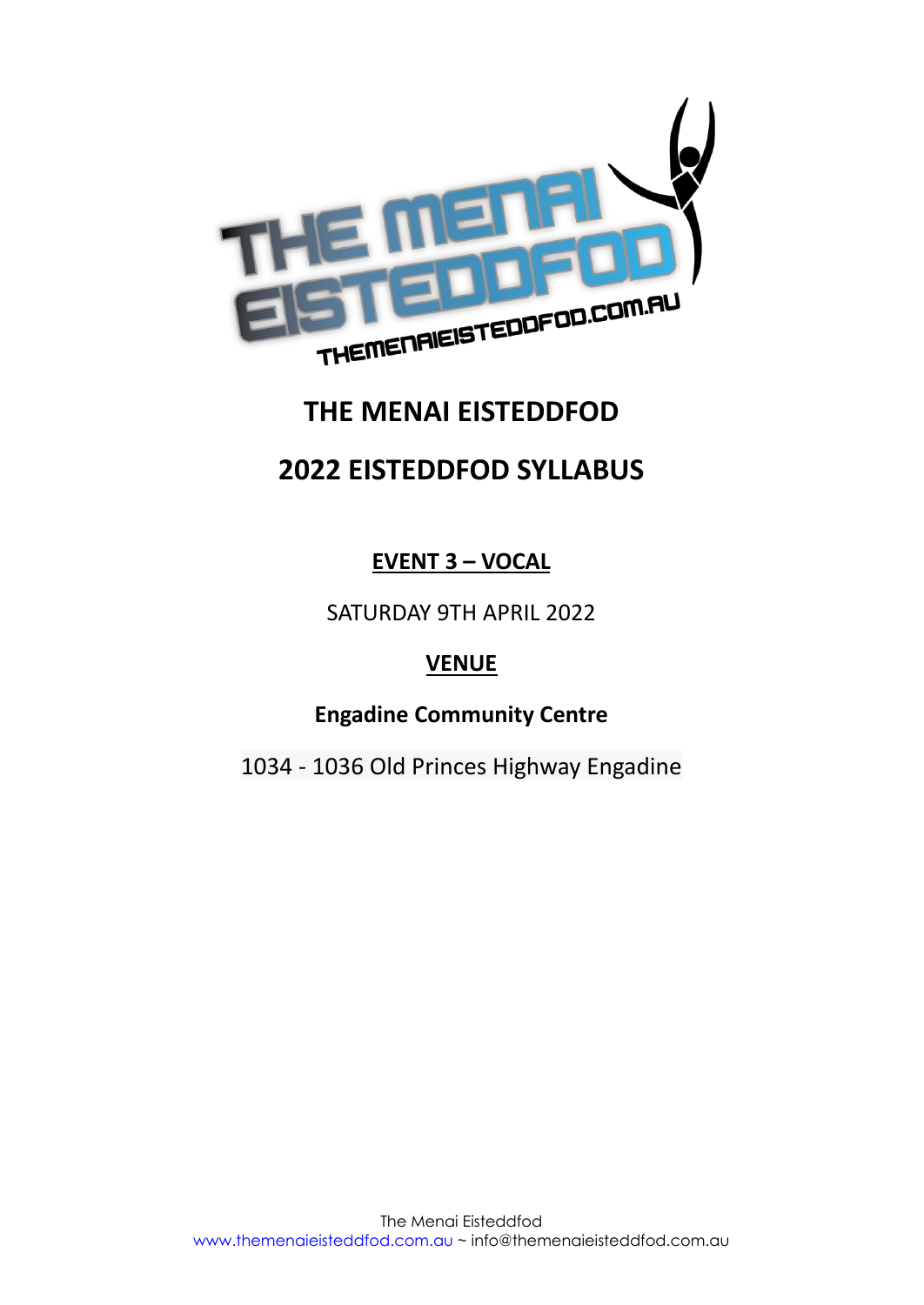# **ENTRY FEES / PROGRAMMING:**

Solos - \$12 per item Duos/Trios - \$15 per item

A \$10 registration fee per student will be charged. Programs will be emailed out prior to the event. *Eg a student entering 2 Solo's and 1 Imrov – Solo \$12 x 2, Improv \$8 x 1, Registration Fee \$10 = \$42*

# **EVENT 3 - ENTRIES CLOSE 14th March 2022**

**The Menai Eisteddfod reserves the right to close entries early if capacity is reached. As much notice will be given as possible** ENTRIES AND PAYMENTS MUST BE MADE ONLINE VIA THE PROVIDED WEBSITE NO REFUNDS WILL BE MADE ONCE ENTRIES HAVE BEEN RECEIVED

NO LATE ENTRIES WILL BE ACCEPTED

**No dates or times will be given out over email regarding entries, they will be in the programme which will be available approx. 4 weeks before the Eisteddfod starts**

# **COVID-19 INFORMATION:**

. A special document with COVID-19 rules and guidelines will be distributed before any The Menai Eisteddfod event depending on current restrictions at the time of the eisteddfod. All dancers and spectators must follow the directions of TME staff at any of our events. This is especially important with COVID-19 related matters. Please observe social distancing, sanitization and capacity rules. Our staff reserves the right to ask anyone to leave if they are not doing the right thing or not following any of the rules.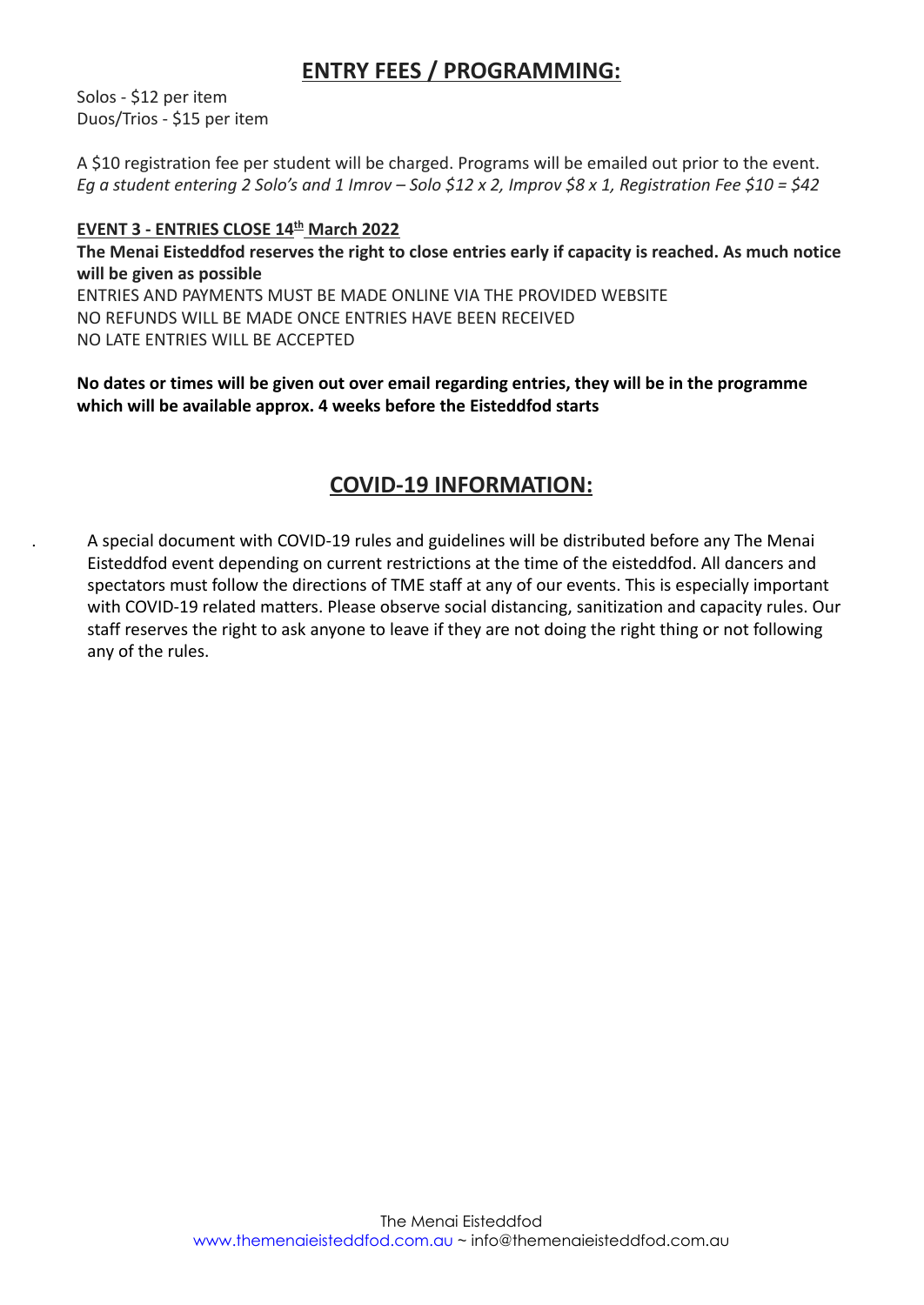# **GENERAL RULES:**

### **1) AGES:**

6 and Under 7/8 years 9/10 years 11/12 Years 13/14 Years Open Age (15 and over)

## **All Ages taken from 1 st January 2022**

Duo/Trio and Troupe ages based on the oldest student (ie students can work up an age group but not down)

If The Menai Eisteddfod (TME) Officials requests proof of age of a competitor or competitors in a group, it must be supplied within two days

### **2) SECTIONS:**

Solos: Jazz, Classical Ballet, Lyrical, Contemporary, Slow Tap, Fast Tap, Demi Character, Hip Hop, Acro-dance, Musical Theatre, Broadway Jazz, National Character, Own Choice (Any Style)

All genres will be split where possible into Specially Restricted, Restricted and Open. If there are not enough competitors, sections may be combined (at the discretion of TME officials)

Students are to enter Specially Restricted until placing  $1<sup>st</sup>$  in that genre AT ANY COMPETITION. Once 1st place has been achieved, students move to Restricted. Again, once 1<sup>st</sup> place is achieved AT ANY COMPETITION students then move to Open. Once in open, students stay in open for that genre, even if moving up an age group or starting a new routine in that style.

Improvisations: Jazz, Classical Ballet, Lyrical, Contemporary, Tap (Any Style), Hip Hop, Musical Theatre/Broadway

Duos/Trios and Troupes: Jazz, Classical Ballet, Lyrical, Contemporary, Tap (Any Style), Hip Hop, Acro-Dance, Musical Theatre/Broadway

Vocal Sections (Solo and Duo/Trio): Musical Theatre, Pop Song, Ballad, Classical/Folk, Own Choice (Any Style)

#### **3) TIME LIMITS:**

All Solos, Duos, Trios 3 minutes All Vocal 4 minutes

## **4) MUSIC:**

All Music must be emailed in MP3 or M4A files to the nominated email address by the due date. This will come separately to entries and detailed instructions will be sent out once entries have been collated

Students should bring a copy of their music on a USB as a back up. **CD's WILL NOT BE ACCEPTED**

Any music over the above time limits will receive an email back asking for it to be changed. If a new copy is not received or it is still over the time limit, it will not be put on our playlist and **entry is forfeited**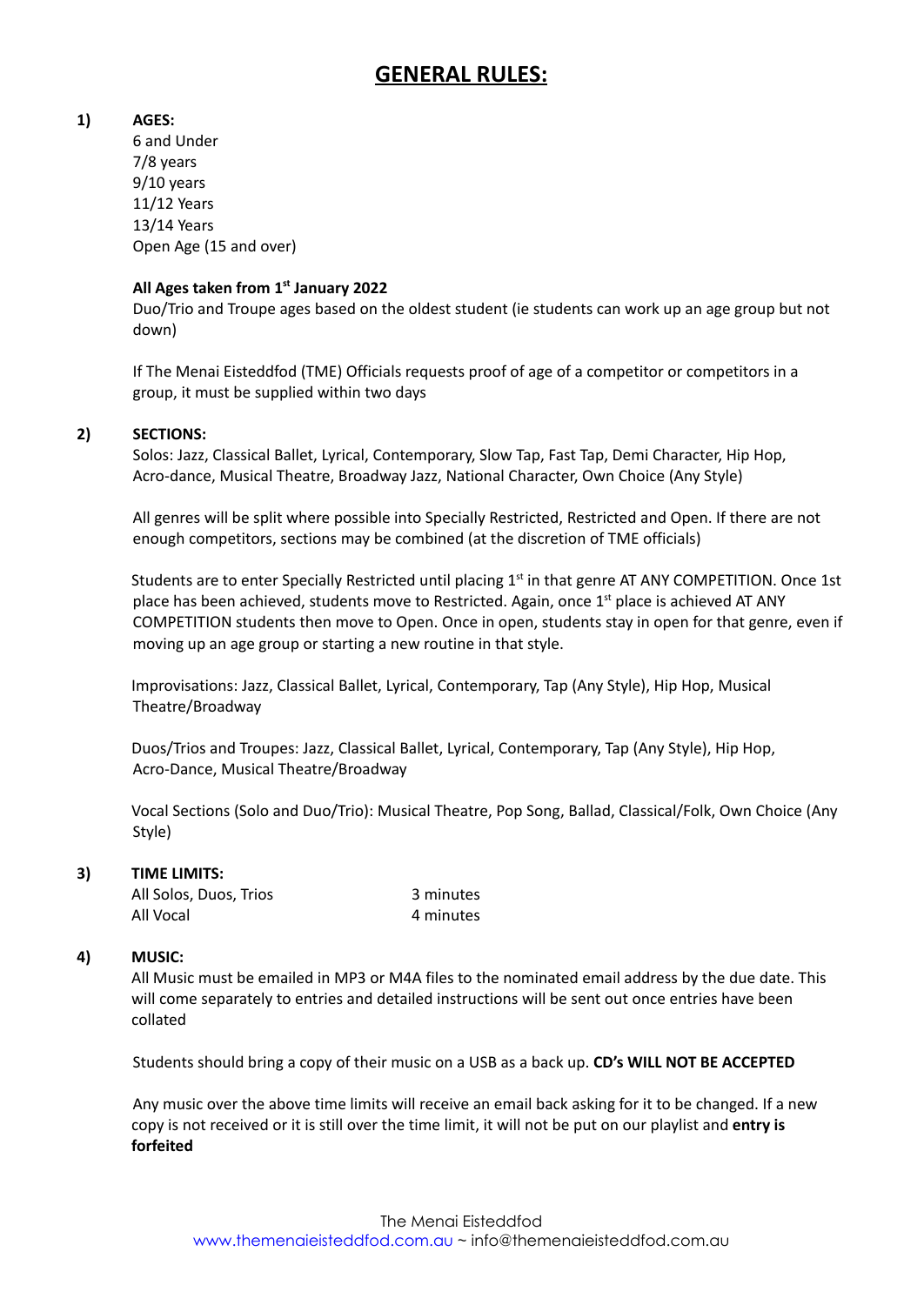#### **5) REPORTS:**

TME uses audio critiques / feedback for our competitions. You will be sent a link to a private dropbox account where your audio critique will be available for listening / downloading. These will be available within 24 hours of the completion of your age section.

### **6) VOCALS:**

NO VOCALS in Classical Ballet, Demi Character or Singing Sections VOCALS are allowed in all other dance sections

### **7) AMATEURS:**

This Eisteddfod is open to Amateurs only. A Professional is defined as one who earns a major part of their income from performance

### **8) DANCES:**

Any student leaving a previous studio cannot perform or use that studios routines or music. No competitor can dance the same routine as another competitor in the same section. Exam dances must not be performed

### **9) PROMPTING:**

Competitors will be disqualified if anyone is found prompting from the side stage or audience. If a competitor wishes to start again, they may do so for a report only performance

### **10) VIDEO:**

An Official DVD person will be available to record your dances. **NO** other cameras are allowed in the hall. This is a copyright rule. Details and instructions will be given closer to the Eisteddfod date

### **11) PROGRAMME:**

No changes to the programme except where it is the fault of the Committee All Competitors must dance in order of the programme both in Solos and Groups. No dancing out of section, unless at the discretion of TME Officials

#### **12) COMPETITORS:**

Every care will be taken for the competitors safety, however competitors compete strictly in all sections at their own risk. No responsibility will be taken for any accident, injury or loss of property, this includes all persons present as well as competitors

#### **13) INSURANCES:**

All Principals of Dance Schools must submit a copy of their current Dance School Insurance

## **14) APPOINTED OFFICIALS:**

Appointed officials have full authority during the Eisteddfod. Any rule or procedure may be amended at the discretion of the committee

## **15) ADJUDICATORS DECISION:**

The Adjudicator's decision is final, there is to be no communication with the Adjudicator except for TME Officials. No protests will be accepted. If you have a query it can be addressed to TME after the Eisteddfod

#### **16) PROPS:**

Students are responsible for arranging their own props to be put on and off stage and cleaning any mess left on stage after the performance

Props with excess mess should not be used or permission sought prior to the event. Props must not be left on the premises – the Eisteddfod Committee takes no responsibility for loss or damage